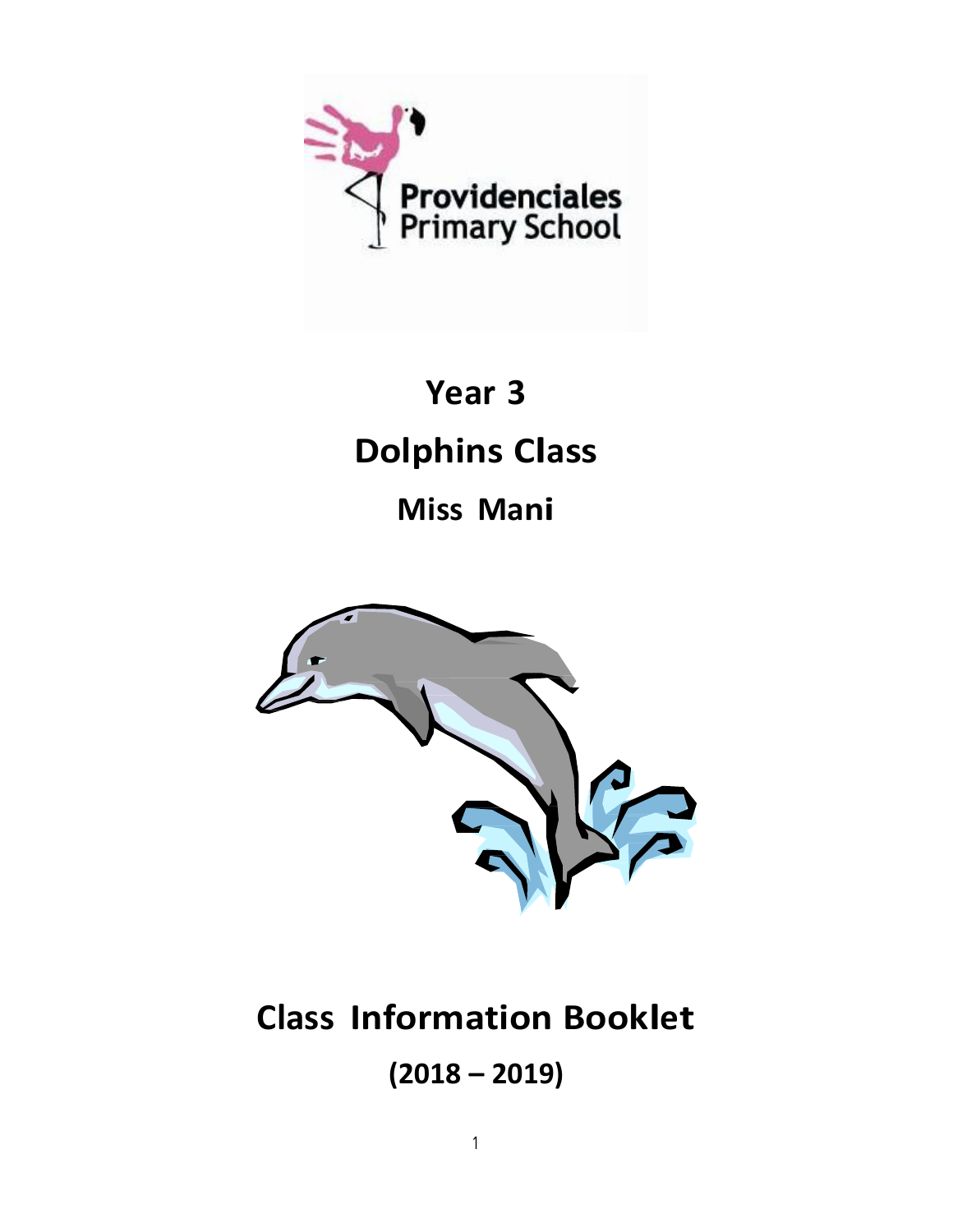#### **Welcome to Year 3!**



Welcome back to Provo Primary School and a hearty welcome to The Year 3 Dolphin Class. I cannot quite believe it, but this is now my eleventh year on the island; I really do seem to have become 'hooked' on the beauty and community of the 'rock' and the special ethos of Provo Primary. I originally come from the Middle/East of England but lived and worked in the North West for quite a while. Before and in between, I worked, lived and travelled around Europe, Australia, parts of the Pacific and S.E. Asia. I have now been teaching for 22 years, phew!

I am continually learning, and each teaching year has proved to be so different, let's see what wonders unfold in this academic year!

Year 3 is quite a big step forward for the children (moving from Key Stage 1 to Key Stage 2), they really are 'growing up' fast now and, as with each new year they will be faced with new and exciting challenges. Hopefully this booklet will be helpful in high lighting some of the activities and concepts covered throughout the year. Do remember, however, if you do have any questions or concerns, do come and have a chat and I will do my best to answer any queries or concerns.

#### *Miss Mani*

#### **STRUCTURE of the DAY:**

- $\mathbb{R}$  School day begins at 8.15a.m. (students may come into school from 8.00 a.m. but must remain in the walkway and be supervised by a parent until they have access to their class at 8.10a.m.). Learning activities and circle times will begin at 8:15 a.m. so please make every effort to arrive on time. Children will be marked late in the register if they arrive after 8:15a.m.
- $*$  Morning break is from 9.55 to 10.25a.m. For a snack, we encourage the students to bring fresh fruit as it helps give energy and focus for the rest of the morning. I encourage all children to bring plenty of water to drink throughout the day. Being well hydrated is an essential ingredient for having a healthy and happy mind!
- $*$  Lunchtime is from 12.30 to 1.15p.m. A varied and healthy menu of cooked lunch is offered, or students may bring their own packed lunch. Please try to keep lunch healthy and nutritious. Again, water comes with our highest recommendation!
- $*$  School day ends at 3.00p.m. (unless clubs are being attended). Students should be collected on time – after 15 minutes, a 'late fee' may be charged as teachers have other responsibilities from 3.15p.m.
- $*$  Should anyone other than a parent be collecting your child at the end of the morning, please make sure you let us know in advance. We will not allow a child to leave school with anyone other than a parent unless we have the necessary permission.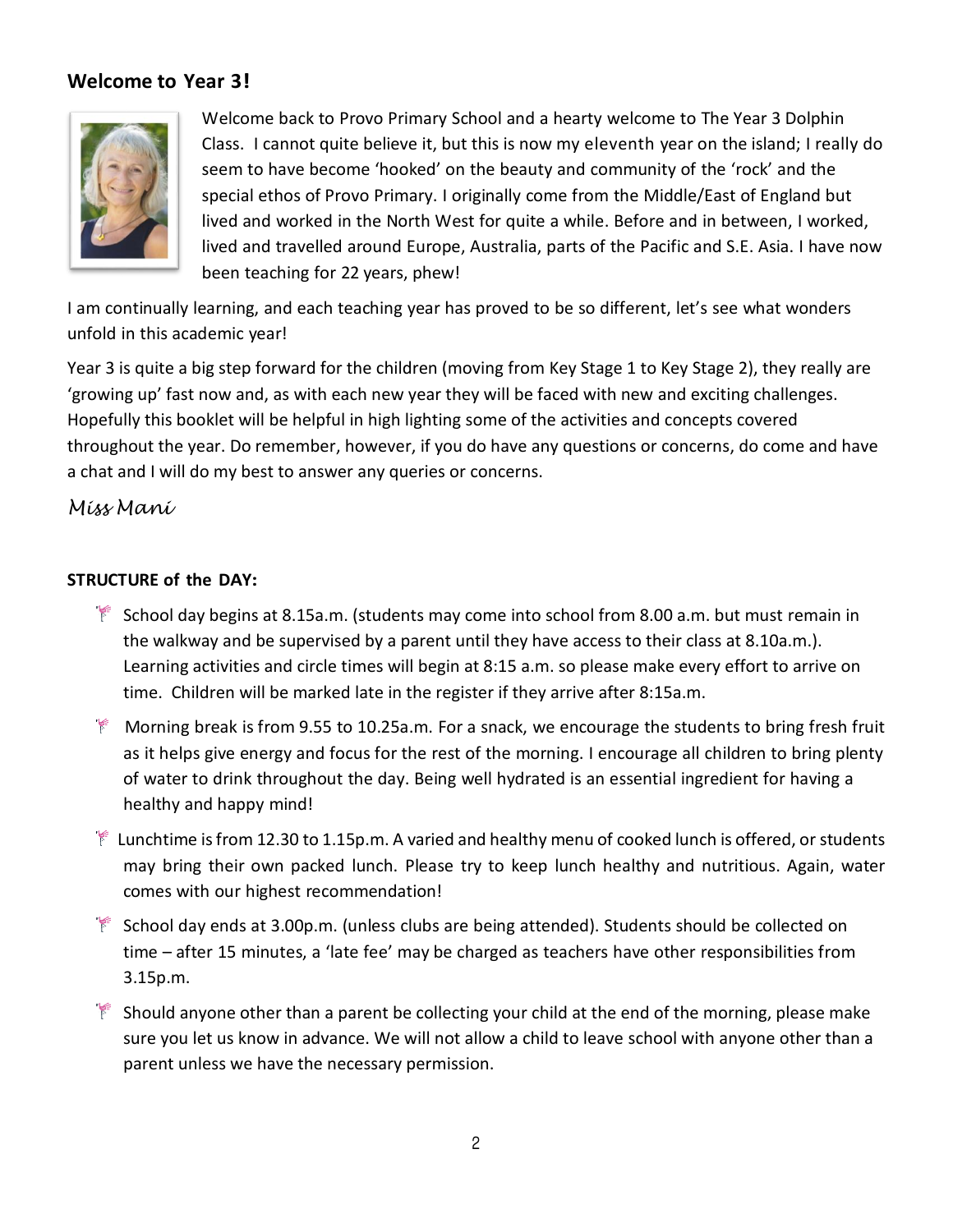#### **UNIFORM:**

Provo Primary School uniform is a turquoise T-shirt (available from the Office), khaki shorts, trousers, skorts or skirt and 'suitable' shoes. Shoes should enclose the whole foot so that recess activities are safe – 'flip-flops', heeled sandals etc. are not suitable. Socks should be white. Hats are a necessity on our island – we have hats as part of our uniform.

No jewellery should be worn – although watches and small stud ear-rings are permitted. Long hair should be tied back off the face, to ensure safety in science, PE and other curriculum areas. Nail varnish should be removed before coming to school.

#### P.E. Kit:

Our PE kit is a white, Provo Primary School T-shirt, navy shorts and trainers/sneakers. Long hair should be tied back and no jewellery (including watches) should be worn. **A hat is ESSENTIAL for outdoor PE.**

In Year 3 we have 2 PE sessions each week. Our PE days are **Tuesday** and **Thursday** mornings. On these days, children should come to school in PE kit and bring their uniform to change into afterwards. Extra water is needed on these days.

When swimming, a comfortable swimsuit should be worn. UV shirts can be worn on top. Children will need their own towel.

#### **GENERAL EXPECTATIONS:**

Respect, kindness and positive behaviour and attitude towards school life and those around us are the normal expectations at Provo Primary School. In order that everyone knows what is expected of them and others around them, we have golden rules, which are:

- <sup>\*</sup> Care for myself and others
- **Be honest**
- **Work hard**
- <sup>→</sup> Listen
- <sup>₩</sup> Look after property



Our school logo is a flamingo. It is made from a handprint. The fingers and thumb help us to remember our five golden rules.

#### Behaviour & Attitude

- $*$  As some of the older members of our school, Year 3 are expected to be our ambassadors and be exemplary role models to the younger children.
- $*$  We have a lot of work to do, so students are expected to be ready to work and fully engaged in all aspects of their lessons.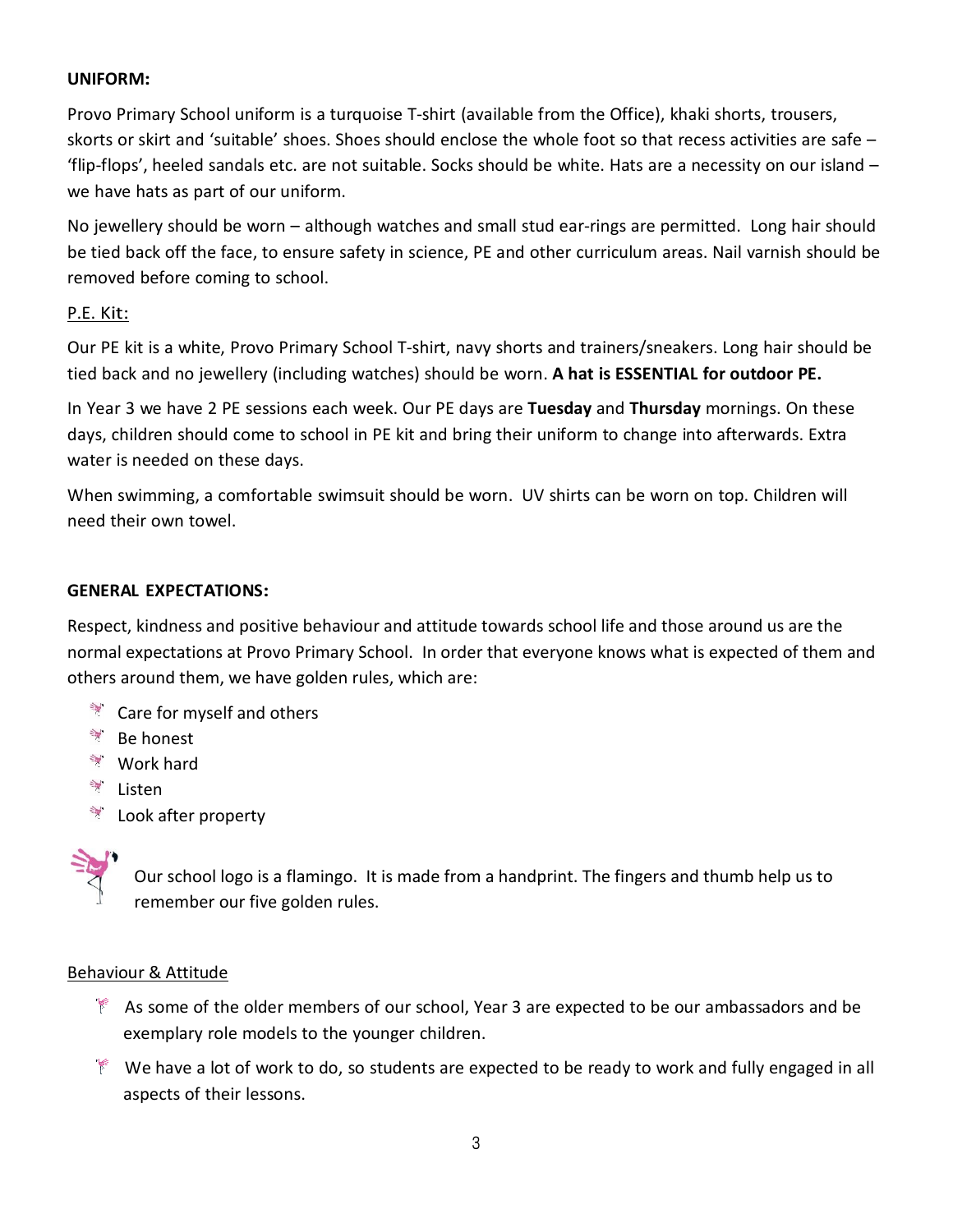#### Effort and Achievement

- $*$  As individuals, students are encouraged to achieve their full potential. However, we realize that all students have different strengths and weaknesses, so their rate of progress is judged accordingly. Alongside this, every student is expected to give consistent and significant effort to their work in school. Effort – and attitude – is rewarded by Golden Time each Friday. Extra Golden time can be awarded by filling a jar with Golden pebbles. These are earned through increased efforts and positive behaviours.
- $*$  Numeracy, Reading and/or Writing are assessed regularly in class usually at the end of a topic and definitely at the end of each half term. The results of some of these assessments will be included in written reports that I will send home to parents. These will also be discussed at Parent-Teacher Consultations and used to create targets.
- Parent-teacher Consultation Meetings are held each term. Parents are invited to come to the school and confer with their child's teacher at a scheduled time. A parent or teacher may also request a conference at any time during the school year.
- $\mathbb{R}$  Written reports are produced and sent home in January and June.

|            | $8.15 -$<br>8.30                  | $8.30 - 9.30$                     | $9.30 -$<br>9.55                         |                                | $10.25 -$<br>11.25                      |           | $11.30 -$<br>12.30 |                          | 30<br>$\overline{ }$<br>$\blacksquare$<br>ம்<br>H<br>$\blacksquare$ | $1:30 - 2:45$                                             | $2.45 - 3.00$          |  |
|------------|-----------------------------------|-----------------------------------|------------------------------------------|--------------------------------|-----------------------------------------|-----------|--------------------|--------------------------|---------------------------------------------------------------------|-----------------------------------------------------------|------------------------|--|
| <b>NOM</b> | KS2<br>Assembly                   |                                   | Guided Reading /<br>Comprehension        |                                | Science                                 |           | <b>Math</b>        |                          | Quiet<br>Reading                                                    | Social Studies<br>Art/D.T.                                |                        |  |
| TUE        | <b>Morning</b><br><b>Starters</b> | P.E.                              |                                          |                                | Guided<br>Reading/<br>Comprehensio<br>n | break     | <b>Math</b>        |                          | eading<br>œ<br>Quiet                                                | Theatre Arts /<br><b>Music</b><br>Spanish<br>(Miss Helen) |                        |  |
| <b>WED</b> | <b>Morning</b><br><b>Starters</b> | Literacy/<br>Spelling/<br>Grammar | Guided<br>Reading/<br>Compre-<br>hension | LO.<br>55-10.2<br><b>Break</b> |                                         | Gym/Water | <b>Math</b>        | $30 - 1.15$<br>Lunch     | Quiet<br>Reading                                                    | Social Studies<br>Art/D.T.                                | Reflections/Story Time |  |
| <b>HH</b>  | <b>Morning</b><br><b>Starters</b> |                                   | P.E.                                     |                                | Literacy/<br>Spelling/<br>Grammar       | Brain     | <b>Math</b>        | $\sim$<br>$\blacksquare$ | Reading<br>Quiet                                                    | Computing                                                 |                        |  |
| ERI        | <b>Morning</b><br><b>Starters</b> | Literacy/<br>Spelling/<br>Grammar | <b>Mental</b><br>Maths/<br><b>Tables</b> |                                | Science                                 |           | MindUp             |                          | Time<br>Share <sup>®</sup>                                          | Star of the Week<br>Golden<br>Time                        |                        |  |

#### **WEEKLY TIMETABLE:**

#### **SPECIALIST TEACHERS:**

We are fortunate at Provo Primary that we can have specialist teacher to further enrich our children's learning. This year following teachers will be working with Year 3:

- **Mrs. Niki –Theatre Arts / Dance**
- Ms. Alison Music
- **Mrs. Helen Spanish**
- $*$  Ms. Jane / Mrs Rochelle classroom assistant. We may be fortunate to have our wonderful volunteer Mrs Betty working with groups on Literacy based activities.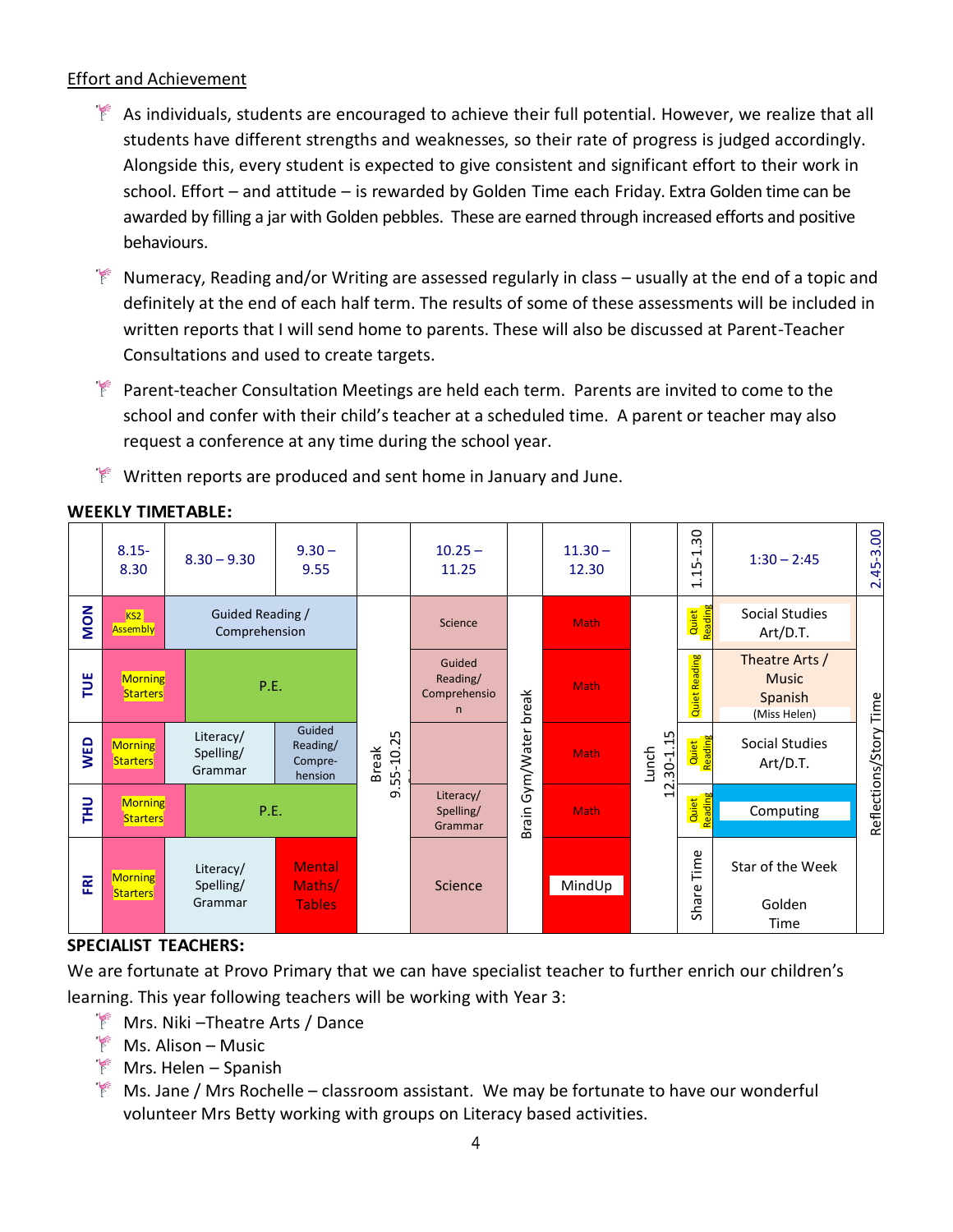#### **CURRICULUM:**

#### Literacy:

In Literacy, we group children within each class and use resources specific to the level of each student. Literacy units will be taught in line with the Topic / Theme being taught in class. By embedding our literacy work in larger topics, children's writing becomes more purposeful, informed and imaginative. Students are able to draw on knowledge and experiences gained across the curriculum to add detail to their work.

| Term 1                                    | Term 2                                                                                                                          | Term 3                                    |  |  |  |
|-------------------------------------------|---------------------------------------------------------------------------------------------------------------------------------|-------------------------------------------|--|--|--|
| <b>Fiction Reading &amp; Writing:</b>     | <b>Fiction Reading &amp; Writing:</b>                                                                                           | <b>Fiction Reading &amp; Writing:</b>     |  |  |  |
| Adventure stories                         | Myths and Legends stories                                                                                                       | Stories from other cultures               |  |  |  |
| Poetry – Creating Images and              | Stories by the same author                                                                                                      | Dialogues and Plays                       |  |  |  |
| Humorous and Shape poems                  | Poetry - Traditional and Performance                                                                                            | Poetry - Traditional                      |  |  |  |
| <b>Non-Fiction Reading &amp; Writing:</b> | <b>Non-Fiction Reading &amp; Writing:</b>                                                                                       | <b>Non-Fiction Reading &amp; Writing:</b> |  |  |  |
| Instruction/Explanation writing           | <b>Recount writing</b>                                                                                                          | Persuasive writing                        |  |  |  |
| Information writing                       | <b>Report Writing</b>                                                                                                           | <b>Report writing</b>                     |  |  |  |
| Letter writing                            | Information writing                                                                                                             | Instruction/Explanation writing           |  |  |  |
|                                           | Spelling, handwriting, sentence structure, grammar, punctuation and research skills are taught throughout the year at           |                                           |  |  |  |
|                                           | differentiated levels to suit the needs of each individual. Students will be encouraged to read and review books regularly too. |                                           |  |  |  |

Many genres in Literacy are approached more than once, to reinforce and extend learning. Spelling, grammar, punctuation, handwriting, reading and comprehension skills will be on-going throughout the year. Later on during the second part of the first term there will also be Guided Reading sessions each week whereby children will read, analyse and question a variety of texts.

#### Numeracy:

In Numeracy lessons, children are also grouped with others of similar ability. This allows the teacher to provide appropriate levels of challenge to all students while encouraging partner discussions and group work. Sometimes the school will take the decision to group children across classes, in order to better meet the needs of all students. If this is the case with your child's class, we will inform you of our plans in advance. We cover a variety of topics falling under the main Primary Strategy headings of using and applying Numeracy skills, counting and understanding number, knowing and using number facts, calculating, understanding shape, measuring and handling data. Topics are approached more than once over the year in order to gradually consolidate and make progress.

#### Year 3 Numeracy Objectives:

- Count from 0 in multiples of 4, 8, 50, find 10 or100 more or less than a given number.
- Compare and order numbers up to 1000.
- Add and subtract numbers mentally, including round numbers to HTU+U, HTU+T, HTU+H.
- Add and subtract using standard column method.
- Estimate answers to calculations and use the inverse to check answers.
- Know 3×, 4× and 8× tables.
- Count up and down in tenths.
- Understand that tenths are objectives or quantities divided into ten equal parts.
- Compare and order simple fractions.
- Recognise and show equivalent fractions.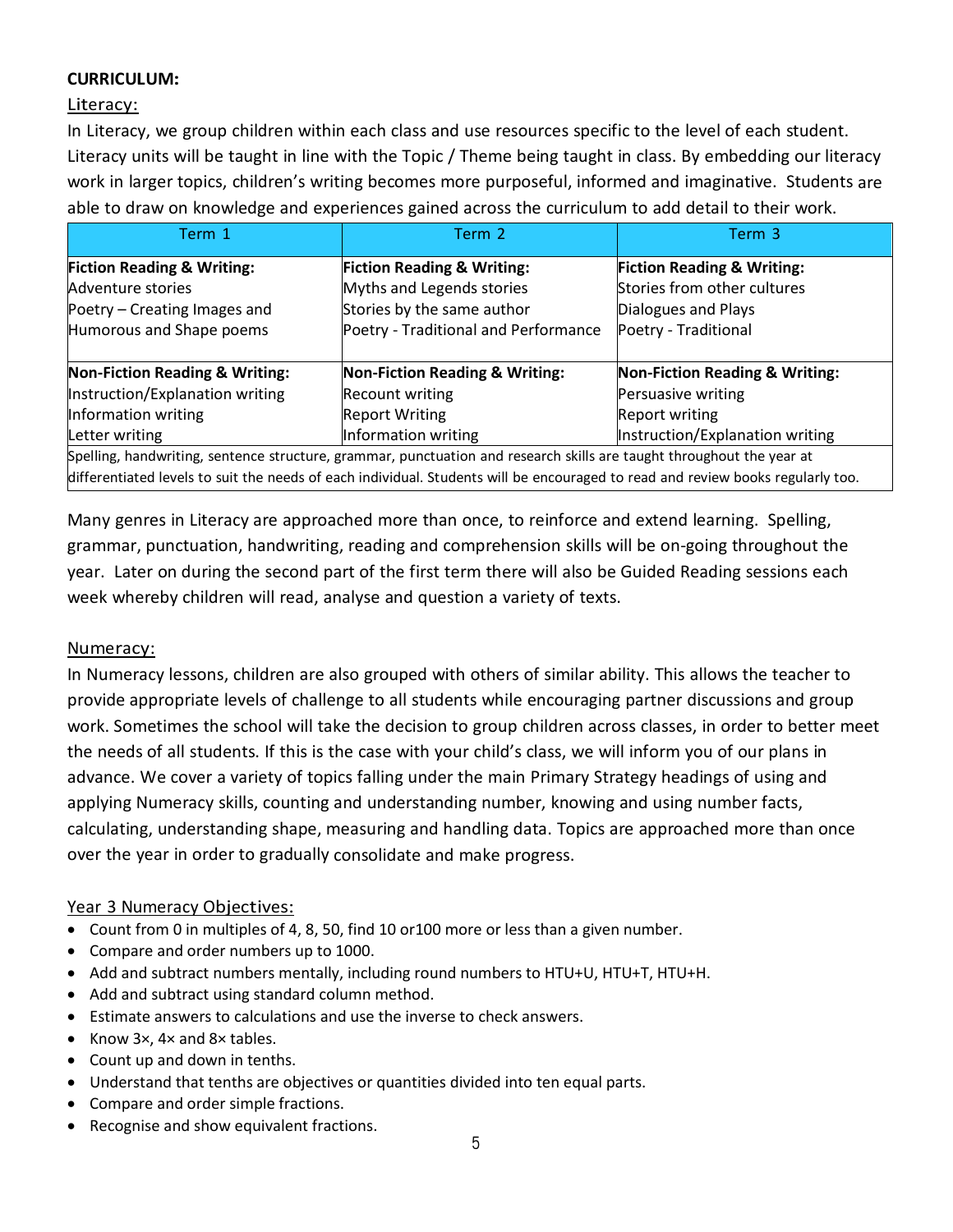- Find and write fractions of a set of objects.
- Add and Know 3×, 4× and 8× tables subtract fractions with common denominators (less than one.
- Measure, compare and calculate measures using standard units.
- Measure the perimeter of simple 2-D shapes.
- Add and subtract money, including giving change.
- Tell and write the time from an analogue clock, including using Roman numerals.
- Estimate and read time to the nearest minute.
- Identify horizontal, vertical, parallel and perpendicular lines.
- Identify whether angles are greater or less than a right angle.
- Interpret and present data using bar charts, pictograms and tables.

#### Other curriculum areas:

In Year 3, we will be approaching our topics through a 'creative curriculum'. By centring learning on one topic area, children are able to apply their newly acquired skills in a meaningful and purposeful way across the curriculum. Children will learn to adopt a multi-disciplined approach to their work in order to research, investigate, reason and inquire. We are approaching the Curriculum through termly 'Topic-based' activities. Areas, where relevant, will be closely connected to the main termly theme. Some areas, however, will stand alone and will be taught independently.

A brief overview of the topics covered are outlined below, with the linked subjects highlighted.

| <b>Science</b>                                                                                                                             | <b>Social Studies</b><br>(Geography &<br>History)                                                                                                                                                                                                                                                                                                             | <b>Computing</b>                                                                                                                                                                                                   | D.T.<br>(Design<br>Technology)<br>Art and<br>Design                                                                                                                        | P.E.<br>(Physical<br>Education)                                                                                                                                                          | P.S.H.E. /<br>MindUp<br>(Personal, Social,<br>health and<br><b>Economic</b><br>Education)                                                                                                                                                                                   | R.E.<br>(Religious<br>Education)                                                                                                                                                                                                                                                                       |
|--------------------------------------------------------------------------------------------------------------------------------------------|---------------------------------------------------------------------------------------------------------------------------------------------------------------------------------------------------------------------------------------------------------------------------------------------------------------------------------------------------------------|--------------------------------------------------------------------------------------------------------------------------------------------------------------------------------------------------------------------|----------------------------------------------------------------------------------------------------------------------------------------------------------------------------|------------------------------------------------------------------------------------------------------------------------------------------------------------------------------------------|-----------------------------------------------------------------------------------------------------------------------------------------------------------------------------------------------------------------------------------------------------------------------------|--------------------------------------------------------------------------------------------------------------------------------------------------------------------------------------------------------------------------------------------------------------------------------------------------------|
| Plants<br><b>Rocks and Soils</b><br><b>Forces</b> – Magnets<br>and Springs<br>Light and Shadow<br>Teeth<br>Healthy Eating and<br>Digestion | Where in the<br>world? - Countries,<br>Seas and<br>Continents<br>T.C.I. Studies -<br>Vegetation,<br>Location and<br>Settlements<br>History, culture and<br>traditions<br><b>Ancient Egyptians</b><br>Achievements of<br>early civilizations<br><b>Native Americans</b><br>Settlements, land<br>use, energy and<br>food.<br>History, culture and<br>traditions | Technology in our<br><b>Lives Combining</b><br>text and graphics<br>Programming<br>Multimedia<br>Manipulating<br>Sounds<br>Emailing<br>Data Handling<br>Exploring<br><b>Simulations</b><br>E-Safety<br>Programming | Pottery<br>Drawing/Painting<br>skills/Colour<br>mixing/texture<br>and pattern<br>Portraits/shade<br>and tone<br><b>Moving Parts</b><br>Collage/Printing<br>Sandwich Making | <b>Athletics</b><br>Soccer<br>Basketball<br>Squash / Volleyball<br>Personal Fitness &<br>Performance<br>Analysis<br>Dance<br>Outdoor &<br>Adventurous<br>activities<br>Swimming<br>Dance | New beginnings<br>Getting on and<br>falling out<br><b>Getting Focused</b><br>Sharpening your<br>Senses<br>Going for goals!<br>Good to be me<br>It's all about<br>Attitude<br>Relationships<br>Changes<br><b>Taking Actions</b><br>Mindfully<br>Personal Growth -<br>Mindset | What do we know<br>about Jesus?<br>How and why do<br>Hindus celebrate<br>Divali?<br>What is the Bible<br>and why is it<br>important to<br>Christians? Holy<br>Books from other<br>Faiths<br>What is faith and<br>what difference<br>does it make?<br>What do signs and<br>symbols mean in<br>religion? |

N.B. Music and Spanish programmes will also be delivered in accordance with curriculum expectations for children working at a Year 3 level.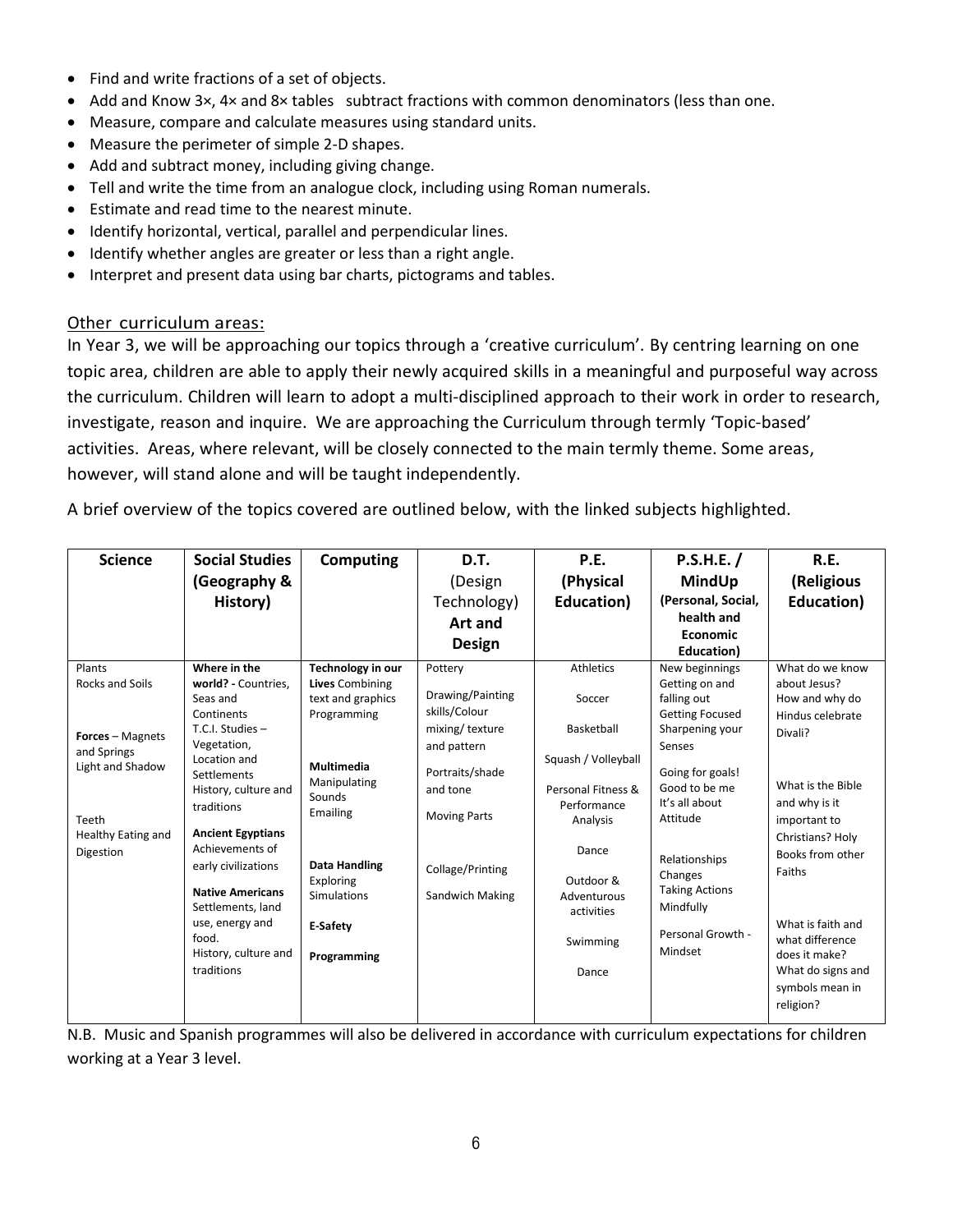#### **ASSESSMENT - MARKING & FEEDBACK:**

- Our 'Marking and Feedback' policy is based on 'success and improvement'. It is designed to clearly show how children have achieved against the learning objective and to identify ways in which they can improve.
- $\mathbb{R}$  Ways in which teachers mark are standardised across the school.

Here is an outline of the main points of our policy:

At Provo Primary School, we believe that students should receive quality feedback on their work. This may be given in a variety of ways including marking, rewards, oral and body language (smiles, thumbs up, eye contact etc). Research shows that oral feedback is the most natural and effective for children. Feedback, in whatever form is powerful and must focus on success and improvement.

#### Literacy and written work:

The following symbols will be used consistently across the school:

- sp In margin to highlight incorrect spelling somewhere on that line. Student locates and corrects it.
- ^ Omission
- // New paragraph or new line in poetry
	- Circle non-existent or incorrectly placed punctuation, including capitals.

#### Numeracy:

The purpose of marking is primarily diagnostic. It will communicate whether the child is successful and should act as a motivator. Comments made should encourage the child to feel safe when tackling problems and will encourage further development.

- $\checkmark$  correct answer in Numeracy
- incorrect answer in Numeracy
- C incorrect work now corrected

In Year 3 the children will gradually begin to mark and evaluate their own work. The children will be encouraged to self-assess using a range of written or visual means. We will also be using a variety of self and peer assessments allowing the children to take more ownership of their learning and progression.

As part of the plenary at the end of lessons or when completing units of work, children will be encouraged to self-assess using a range of written or visual means. We will also be using a variety of self and peer assessments allowing the children to take more ownership of their learning.

Numeracy, Reading and/or Writing are assessed regularly in class – usually at the end of a topic and at the end of each half term. The results of some of these assessments will be included in my written reports to parents.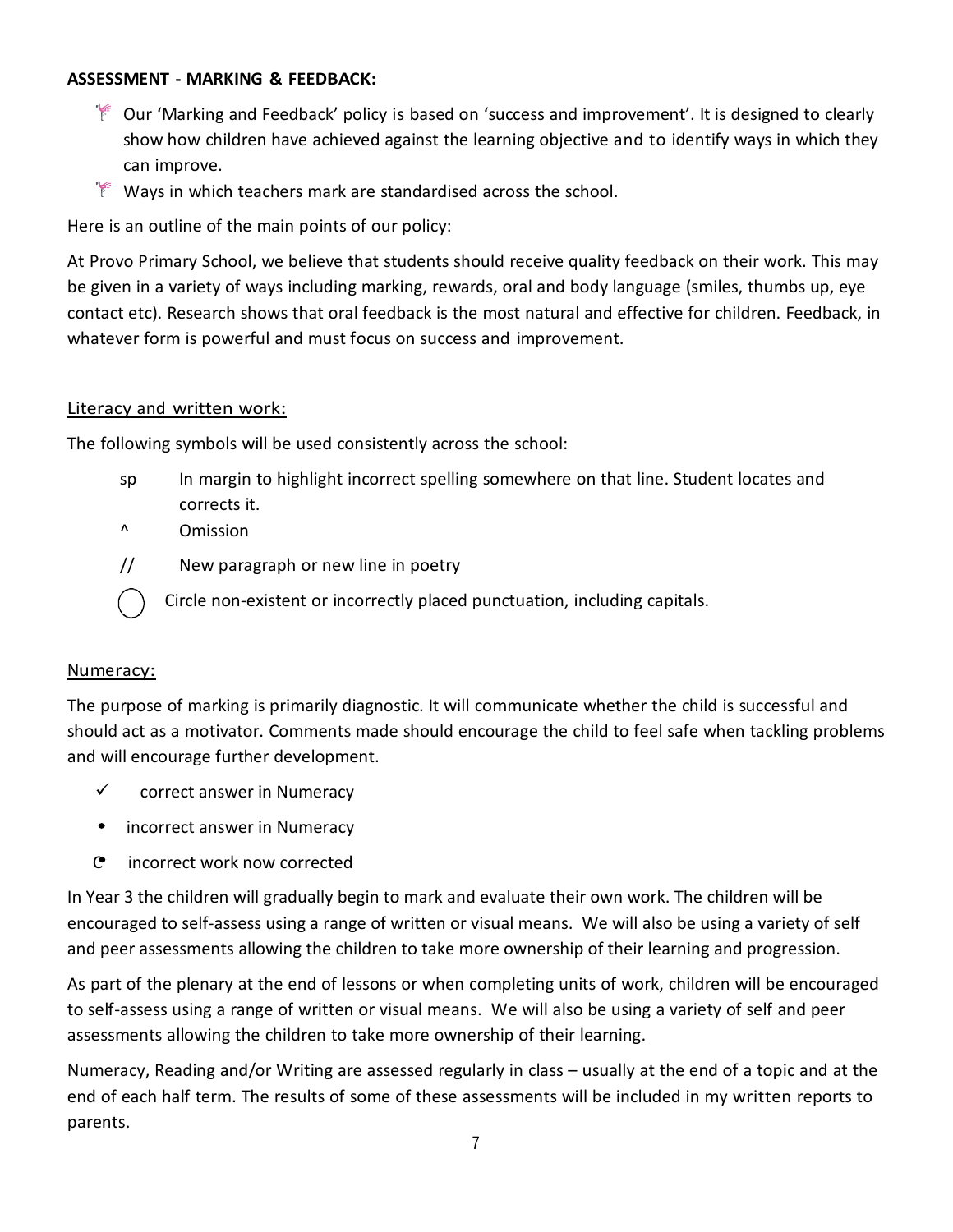#### **HOMEWORK:**

Homework contributes toward building responsibility, self-discipline and lifelong learning habits. It is our intention to assign relevant, challenging and meaningful homework assignments that reinforce classroom learning objectives.

Homework will provide students with the opportunity to apply information they have learned, complete unfinished class assignments, and develop their ability to work independently. Homework is modified to suit the individual needs of each student.

Homework can have several purposes:

- **Practice** exercises to reinforce or embed learning in class
- **Preview** assignments to prepare for subsequent lessons
- **Extension** activities to transfer learned skills or concepts to new situations
- **Creative** activities to integrate many skills toward the production of a response or product

In Year 3, homework will be given out on a Tuesday and expected in by the following Monday, if it is completed earlier, children can hand it in. Please check your child has completed the homework given. The homework will generally consist of a:

- Weekly spelling activity. This may include a reinforcement grammar activity that revises grammar rules and spelling patterns, with weekly words to read and learn.
- Maths activity, which will usually be connected to work approached in the classroom
- A Literacy focused activity which could be a grammar, spelling pattern, hand writing, sentence structure, comprehension, punctuation or a directed writing activity.

Sometimes the homework will be project based and will relate to other subjects or topics being approached in class.

Instructions explaining the homework and dates of handing in and out will be placed on the inside cover of the **Green Homework Book**. Please do ask if you need any verification or further explanation in relation to the HW given.

Please do sign and date the **Yellow 'Home/School Book'**, as reading and discussion of a text is also an important part of weekly homework.

Focused Spelling Activities will be given out in a separate **Spelling Homework Book,** on a separate day to the regular Homework; details will be given out nearer the time.

#### **AFTER-SCHOOL CLUBS:**

After school clubs are offered to all age groups. The focus of our clubs ranges widely, covering such areas as Sports, Art, Computers, Drama and Music. We also offer a Homework Club. After school tutoring is also available, enquire for pricing at the office and speak with the teacher you would wish to tutor your child to discuss timings.